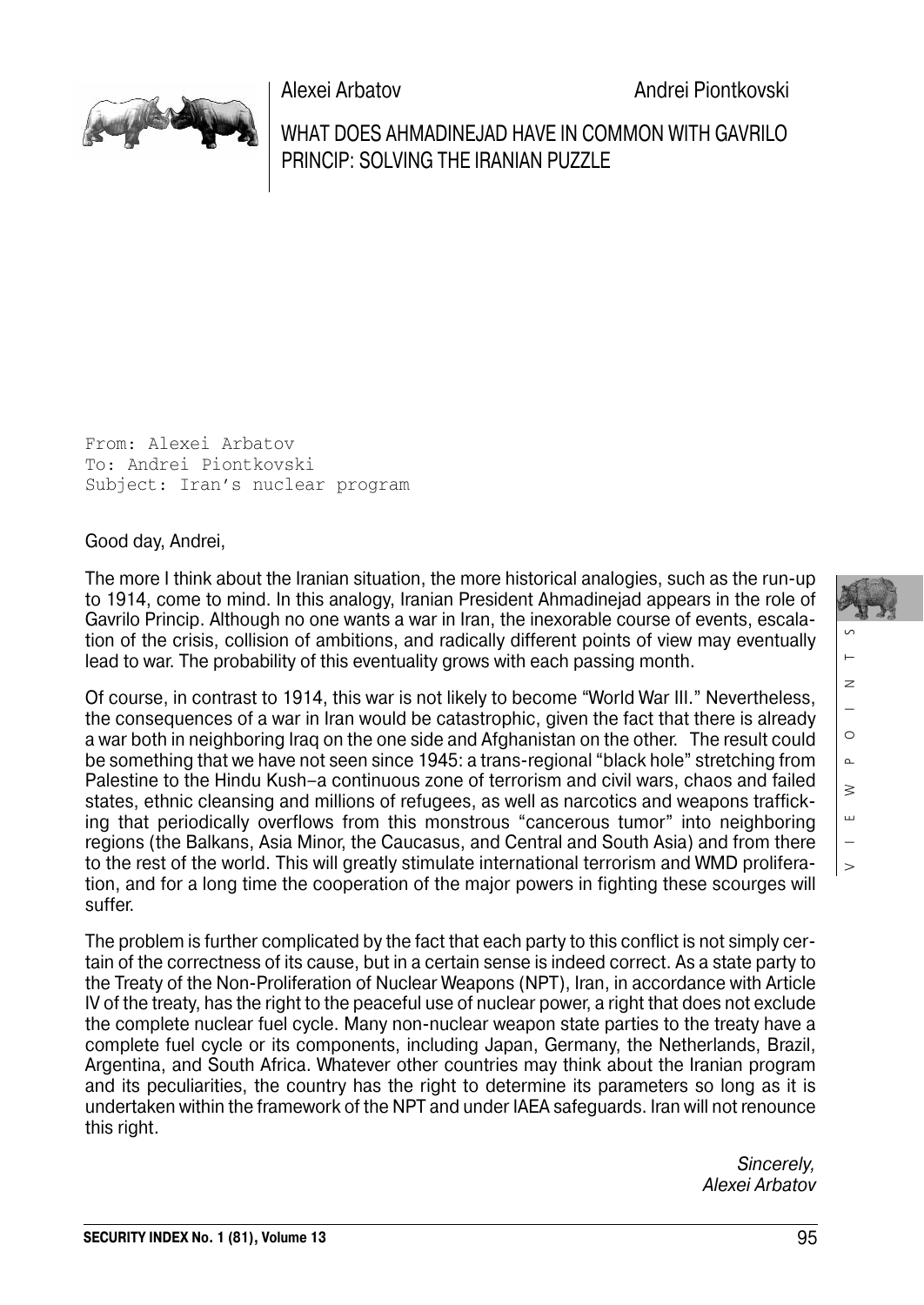From: Andrei Piontkovski To: Alexei Arbatov Subject: re Iran's nuclear program

## Good morning, Alexei,

Alright, let's talk about the Iranian nuclear program. But not in the purely legal sense; I see that as a fruitless approach. All of these discussions about "rights"–does Iran have the "right" to the creation of nuclear weapons… does Israel, a state that the Iranian president on almost a daily basis threatens to wipe off the face of the earth, have the "right" to a preventive strike against Iranian nuclear facilities–are generally useless.

Why? Because the present system of international law is made up of contradictory assertions. I wrote about this in detail in an article in Yaderny Kontrol, so I will not repeat my contentions this morning. I will just say that, as elementary logic makes clear, it is easy to derive an arbi trary conclusion from this sort of system. Nearly any state action in the global arena can be substantiated by one international norm or another.

Thus Iran, as a sovereign state, has the right to possess any modern weapon. The Non- Proliferation Treaty? Iran has the right to leave it at any moment and this would be more honest than its continuous series of deceptions and game of cat and mouse.

And Israel and its strategic ally, the United States, have the right to self-defense and are not obliged to wait until Mr. Ahmadinajad's dream of the destruction of Israel has been realized.

In case you, Alexei, have any doubts as to this interpretation of the principle of the right to self defense, I present the opinion of two very authoritative experts.

"If anyone even tries to use weapons of mass destruction or their equivalent against our coun try, we will respond with measures commensurate with the threat wherever terrorists, the organizers of their crimes, or their ideological and financial supporters might be. I emphasize, wherever they might be."

"In such cases, and this I officially confirm, we will launch strikes, including preventive strikes."

Guess, Alexei, who these hawks are that preach the concept of preventive strikes, thus violat ing the sacred principle of national sovereignty–Donald Rumsfeld, Paul Wolfowitz, Dick Cheney?

The first statement is from President Vladimir Putin's statement at a cabinet meeting on October 28, 2002 while the second is from a September 22, 2002 statement by Minister of Defense Sergei Ivanov.

Thus, let us analyze the Iranian situation not on the basis of barren legal debates but on the basis of military and political factors. Iran gradually is taking all of the technological steps needed to obtain nuclear weapons (sometimes in secret, sometimes in the open). Simultaneously, and even outpacing this activity, Iran is developing its missile program, a program that would be utterly senseless without the prospect of equipping these missiles with nuclear warheads.

Well-wishers and lawyers for Iran can say that they are not completely convinced of the military nature of the Iranian nuclear program (up to the first nuclear explosion) as much as they like. What is important is that the governments of Israel and the United States, as well as the over whelming majority of professional military experts, are convinced. And the leaders of Israel and the United States have already been quite clear that if diplomatic efforts fail they will prevent the further development of the Iranian nuclear program through the use of military force.

> Yours, Andrei Piontkovski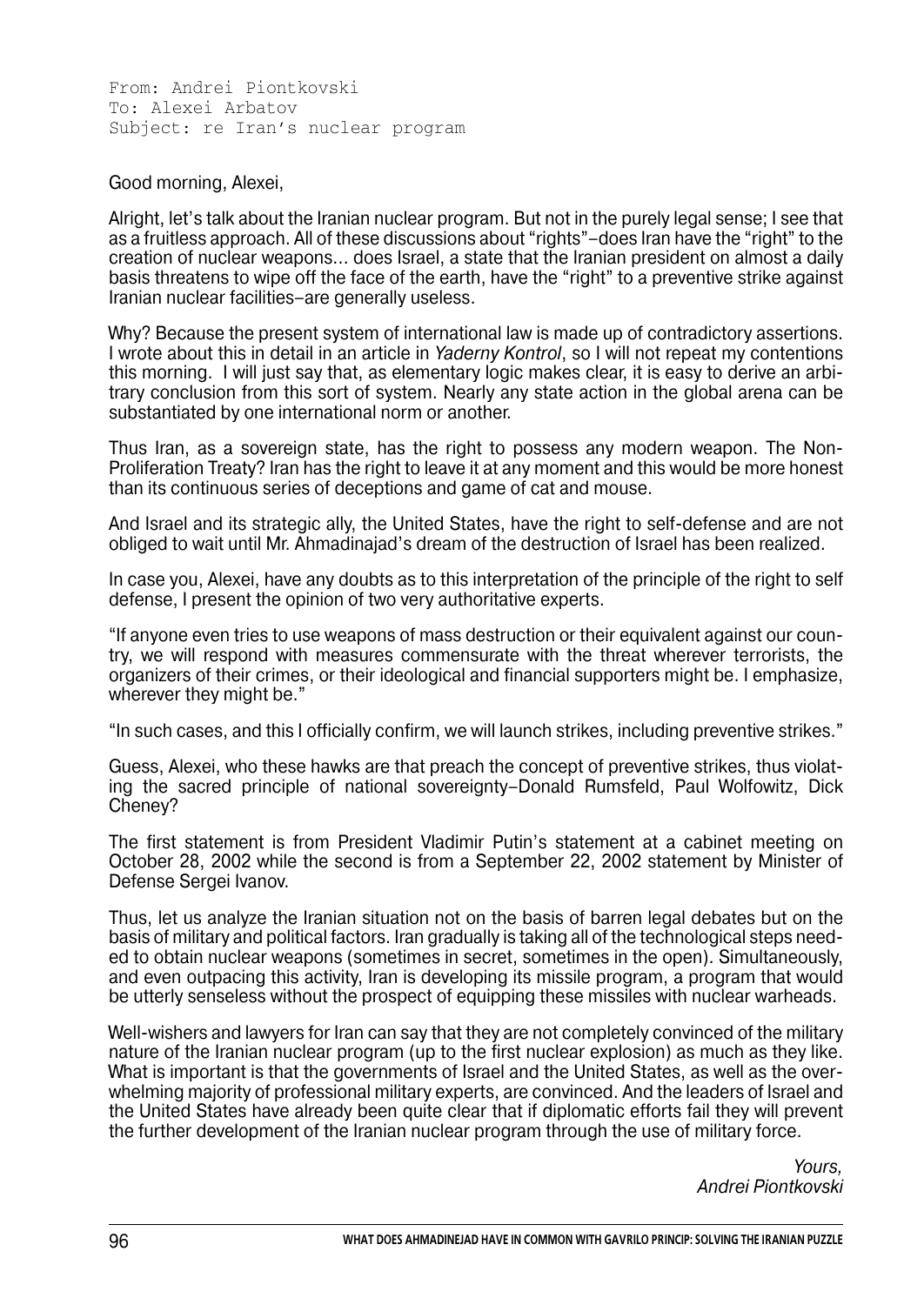## Andrei,

Yes, Iran violated its IAEA safeguards agreement, hiding some of its projects and thereby arousing serious suspicions that it had military, not peaceful, nuclear plans. There is an array of indirect evidence of this.

But all of this is cause for a more thorough IAEA examination and the prevention of similar vio lations in future, not for the demands to end all uranium enrichment activities that have been advanced by the United States and included in U.N. Security Council Resolutions 1696 of July 2006 and 1737 of December 2006. Citing the unlawfulness of this requirement, Iran did not rat ify the 1997 Additional Protocol, which it signed in 2003 (and would have allowed for virtually unlimited inspections) and now it is not permitting the IAEA to conduct inspections in accor dance with the norms of this protocol. Iran justified the renewal of its uranium enrichment pro gram, meanwhile, by citing the referral to the U.N. Security Council, after which it revoked its 2004 decision to "freeze" this program temporarily in the spirit of good will during negotiations with the "EU-3." All of this is not grounds for sanctions, to say nothing of military intervention. Many states, including the superpowers, have a long list of past breaches of various disarma ment agreements.

For its part, the United States is right that it cannot permit the presence of nuclear weapons in Iran, or even of the complete fuel cycle. Indeed, even under IAEA safeguards it is possible to create a uranium enrichment complex and facilities for plutonium separa tion for peaceful use and then, like North Korea, throw the IAEA out and leave the NPT with three months' notice (Article X), enrich uranium to weapons grade, and rapidly build nuclear weapons. Washington's hard line in this case is based not on Iran formally breach ing the Non-Proliferation Treaty, but chiefly on the Islamic fundamentalism of the regime, its claims to the leadership of the Islamic world, its ties to organizations that some coun tries consider terrorist (although others do not consider them to be terrorist organiza tions), as well as the Iranian leadership's provocative anti-Israeli and anti-American state ments.

However, there are no international norms or treaty articles dealing with these issues. And the fact that the current Iranian regime (in contrast to the past regime under the shah, under which the Iranian nuclear program was initiated, with U.S. assistance) does not please Washington is not a reason for war in the view of other states that have good relations with Iran. Furthermore, the main weakness of the U.S. position is the blind alley of its policy in Iraq, which it invaded despite the objections of many other countries and the U.N. Security Council, under the pre text of destroying Baghdad's nuclear program–a program that could not be found after the occupation.

Alexei Arbatov

From: Andrei Piontkovski To: Alexei Arbatov Subject: Israel last resort

## Alexei,

Israel's leaders have already made it clear that if diplomatic efforts fail they will halt the further development of the Iranian nuclear program militarily.

Yes, it will be very difficult to decide how to accomplish this. First of all, an operation to destroy the subdivided and dispersed Iranian nuclear complex is technically far more complex than the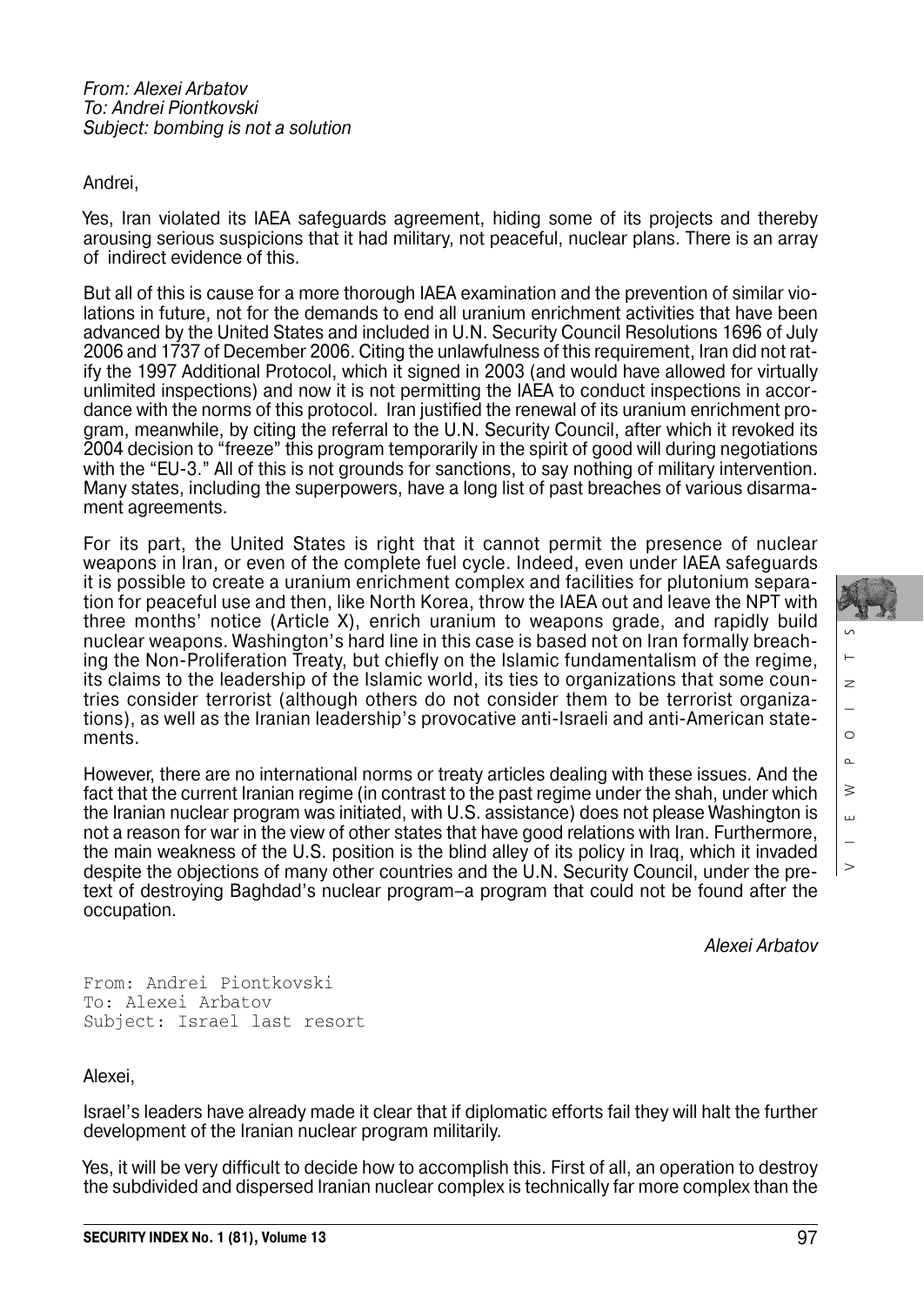single strike on the Iraqi reactor in 1981. But let us assume that the Israeli air force and special forces or U.S. cruise missiles can accomplish this task.

The political and military consequences of Iran's nuclear castration will be extremely negative. There will inevitably be civilian victims. Al Jazeera, the BBC, CNN, and Russia's RTR will indig nantly describe the situation to all of progressive mankind. A new wave of hatred for Israel in the Islamic world is unlikely greatly to surprise or distress the Jewish state, but it will be accom panied by extremely painful military strikes. All of the "defensive weapons" that the Russian leadership has provided in recent years to its Syrian and Iranian allies ("Grad" and "Igla" mis sile launch systems and cruise missiles) will be launched against Israel. Some nuclear facilities may be hit. For a period of time oil exports from the Middle East will cease, delivering yet anoth er blow to the global economy.

But understand: the alternative to a preventive strike is the possession of nuclear weapons and means of their delivery by a man as deeply and passionately convinced of the need for a final solution to the Jewish problem as German Chancellor Adolf Hitler. Therefore, if Iran does not stop its nuclear program, there will be a strike. Of course, Israel wants to put off the fateful decision as long as possible, as long as there still remains some hope for a diplomatic solution to the crisis. The United States is not inclined to force events either, since it knows that an unprecedented wave of Islamic terrorism will not only strike Israel, but also America.

Andrei Piontkovski

From: Alexei Arbatov To: Andrei Piontkovski Subject: do not dramatize

#### Andrei,

Believe me, I realize that the United States and Israel are ready to start a war in order to prevent an Iranian nuclear weapon.

But there are other players, too.

For both political and commercial reasons, Russia does not want Iran to have the full nuclear fuel cycle, but it is not ready to support full-scale sanctions, to say nothing of military meas ures, to avert this possibility. China's position is similar, while the European Union takes an intermediate position.

The general feeling that we are coming down to the wire is caused by Iran's persistent, gradual movement along a path that provocatively crosses the lines drawn by the United States, the European Union, Russia, the IAEA, and the U.N. Security Council, one after the other. And with each additional step taken with impunity, new demands and warnings from outside Iran become increasingly less convincing. Another factor accelerating the metronome is the approach of the U.S. presidential elections. Having gotten bogged down in Iraq, the Republican administration cannot come to the elections without having solved the Iranian nuclear problem.

I see the escape from the increasingly blind alley and the steady slide to war as follows.

First, one should not overdramatize and yield to the feeling that we are coming down to the wire. Given Iran's progress in the nuclear sphere, there is enough time for negotiations. Second, demanding that Iran give up equipment it has already built (the first enrichment cas cades)–and to which it has a right under the NPT–is unrealistic. But the future of its program could be limited, and this could be the object of the six-party negotiations (the United States, Russia, EU- 3, and China) with Iran. The arms limitation talks (in this case, focused on dual-use technologies)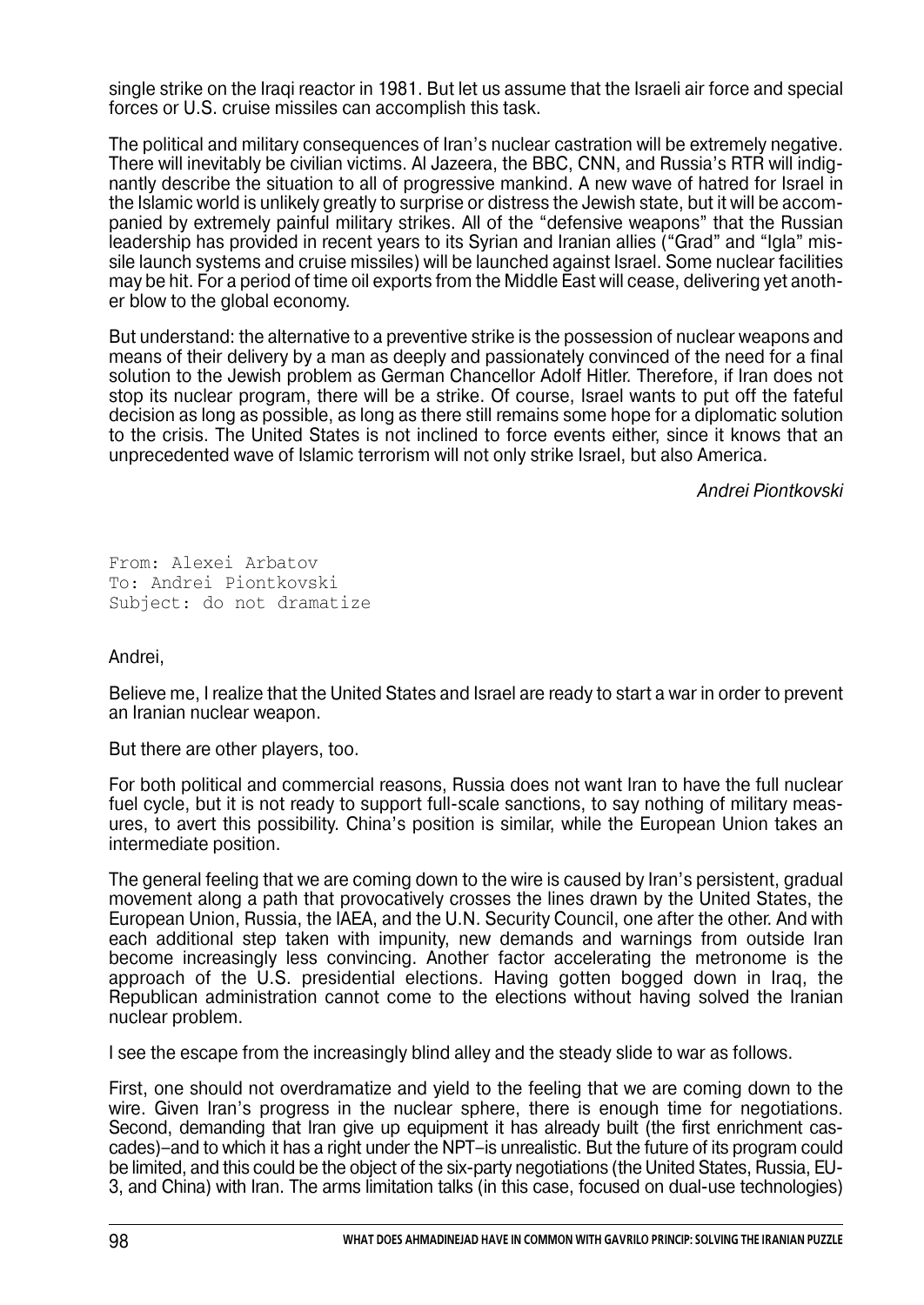should be conducted in the traditional way: such negotiations are never based on the all or nothing principle, and instead presume that a mutually acceptable compromise is possible.

Possible limitations to the Iranian program should take timing into account, namely: how much time is enough to leave in reserve from the moment of a hypothetical Iranian decision to leave the NPT and break with the IAEA, and the production of nuclear weapons? Incidentally, this principle is relevant in any arms limitation or disarmament treaties. We are speaking here about the period of time that will remain to adopt countermeasures after a hypothetical breach of the agreement by the other side or its withdrawal from the agreement.

If we stop Iran's enrichment program at the current level of 160 first-generation centrifuges, the time it will take to create nuclear weapons is estimated to be ten years or more. But it is unlikely that such an agreement can be obtained, given the progress of the Iranian program and the timing and political parameters of the negotiations. I think that an acceptable goal that could realistically be achieved is an interval of approximately five to seven years. This implies on the order of 700-800 first-generation (P-1) or 300-400 second-generation (P-2) cen trifuges.

The political preparation for this solution requires action in several areas. First of all, technical experts must come to an agreement, after which the "six parties" must achieve a united political position. Then a package of economic, political, and technical proposals (including cooperation in the sphere of nuclear power) must be devised in order to interest Iran in coming to an agreement. An Iranian refusal of so tempting a proposal, giving it broad opportunities to develop peaceful nuclear technologies, could be seen as explicit evidence of its intention to produce nuclear weapons. In this case the major powers would be able to agree to impose full-scale, and not only symbolic, sanctions on Iran through a U.N. Security Council resolution and other measures.

In addition, Russia and the West need to reduce the acuteness of their other conflicts (for example, on NATO expansion into the post-Soviet space).

Further, the nuclear powers must renew progress in nuclear disarmament, in accordance with their obligations under NPT Article VI (in particular, fulfilling several of the 13 practical steps agreed to at the 2000 NPT Review Conference).

And finally, the United States must clearly begin to withdraw its forces from Iraq. The situation there is severely tying it hands on other political and military issues, ruinously influencing sta bility in Afghanistan, and whipping up international terrorism and the proliferation of nuclear weapons.

Alexei Arbatov

VIEWPOINTS

 $\geq$ 

 $\circ$  $\Delta$  $\geq$ Ш

 $\overline{z}$ 

From: Andrei Piontkovski To: Alexei Arbatov Subject: Russia and nothing personal

#### Alexei,

Can the catastrophic course of events leading to a war in Iran be stopped? Yes, it is possible. But not in the way that you propose.

Your proposals are utopian. Let's take a pragmatic look: the Iranian leadership is not homoge neous, and there are evidently fierce internal disputes occurring. If the global community had a united position and there were a real prospect of serious political and economic sanctions, the "moderates" in Tehran could be pushed to accept a compromise.

Here Moscow's role is critical. You recently wrote to me, "Russia does not want... but it is not ready…." That is, you proceed from the fact that Russian policy is inconsistent. In my view, the motives of the Russian leadership and the logic of its actions are completely consistent and likely to lead to the desired result.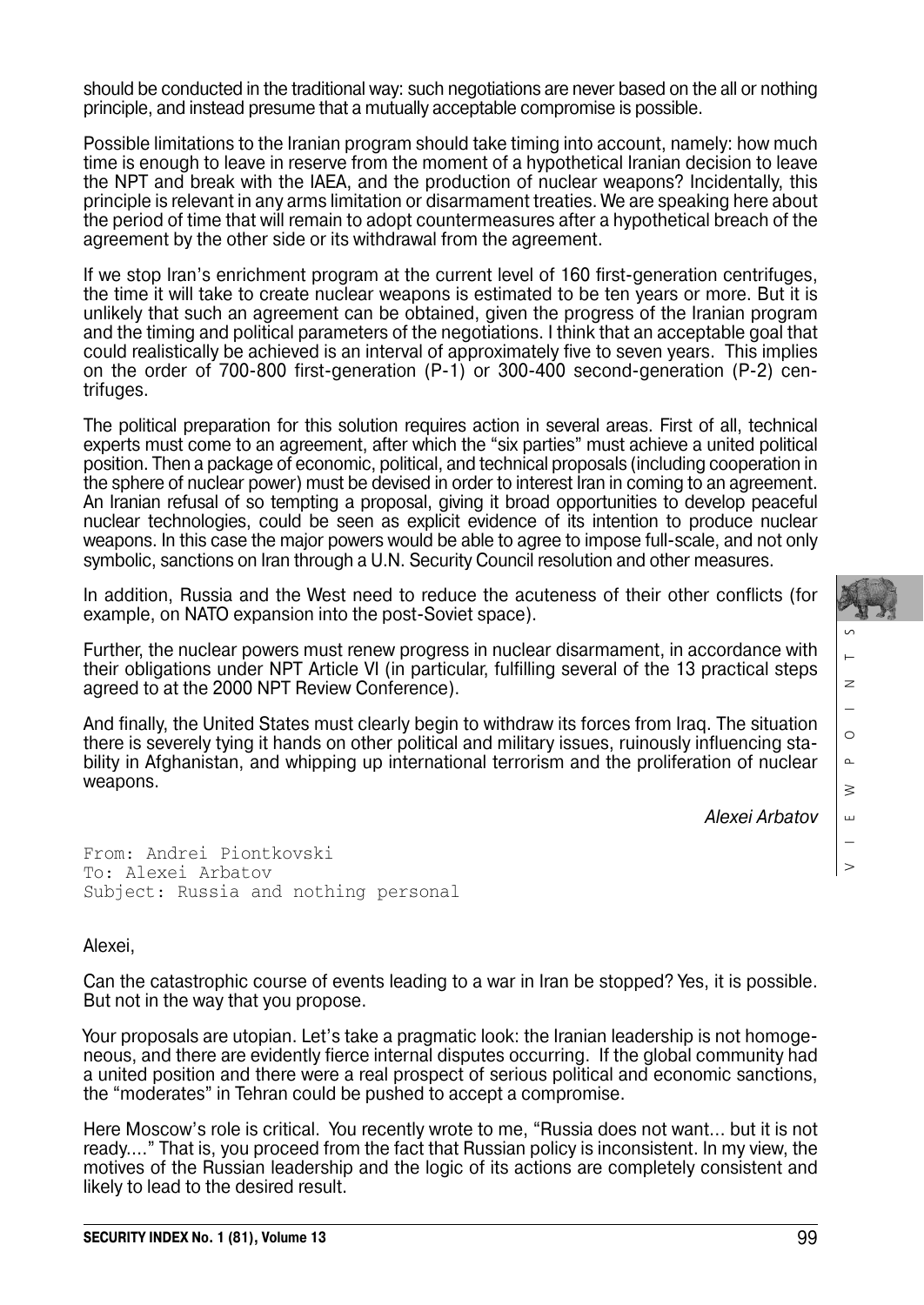The considerations determining its logic, both political (the desire to do maximum damage to the United States) and economic (keeping oil prices high), complement each other harmo niously. Furthermore, as is well known (to my respected opponent, among others), the per sonal commercial interests of top government officials (kickbacks) in commercial transactions with Iran unfortunately play an important role as well. Some refer to this as a "lack of coordina tion between various agencies."

At any forum where the Iranian problem is being discussed today–the U.N. Security Council, the "six parties" –Moscow plays the role of a "political roof" (krysha), covering for the Iranian regime and its nuclear program, announcing ahead of time that it will not allow any significant sanctions and thereby making it possible for the Iranian leadership to keep gaining the time it needs to complete its nuclear program.

But this policy has another side as well. It reduces the time that Israel and the United States still have for diplomatic maneuvering and brings a military solution closer. As far as Israel is con cerned, the window for military action is also being sharply narrowed by Russia's delivery of Tor M-1 air defense systems, which clearly push it towards forcing events.

One could say that this policy is irresponsible or that it is pragmatic. That is a matter of opinion. Those in the Kremlin are completely aware of the scenarios we examined above. It appears that an Israeli and/or U.S. strike on Iranian nuclear facilities will suit them for at least three reasons.

First, the Iranian nuclear problem will be solved. An Iranian bomb is in no way good for Russia.

Second, the entire fury of the Muslim world will, with redoubled energy, be focused on the United States and Israel, while Moscow, joining the noble indignation of all of progressive humanity, will earn more points in the Islamic countries.

And finally, last but not least, after exports from the Middle East are curtailed petroleum prices will increase to unbelievable heights. So the 10-15 members of today's Politburo, who not only govern Russia but also own it, will be extremely pleased. Just business, gentlemen. Nothing personal.

All the best,

Andrei

From: Alexei Arbatov To: Andrei Piontkovski Subject: re Russia and nothing personal

I do not entirely agree with your assessment of the motives behind Russian policy. If Russia were only interested in high oil prices and was generally guided by considerations of realpolitik in its most cynical form, then it would in fact try to provoke the United States into military action against Iran. This would surely cause oil prices to rise to unprecedented heights, would get the United States utterly enmeshed in the quagmire of hopeless conflicts in Iraq, Iran and Afghanistan, and would thereby result in the end of the "American century" (its rule as the only superpower). This would lead to a deep division between the United States and the European Union, India, and China, as well as moderate Islamic regimes, and simultaneously put a final end to the Iranian nuclear program, which Russia of course does not want to have a military component. But Russia, I am sure, will do everything in its power to prevent a war, since all of its other consequences - where relations with the West, Iran, the fight against terrorism and the proliferation of WMD, and regional stability are concerned -would be catastrophic.

At the same time, Russia wants to have good relations with Iran, which are no less important for it today than good relations with the Shah of Iran were important for the United States 30 years ago, when the latter helped Iran to initiate a nuclear program on an even larger scale than is planned now, including the enrichment of uranium.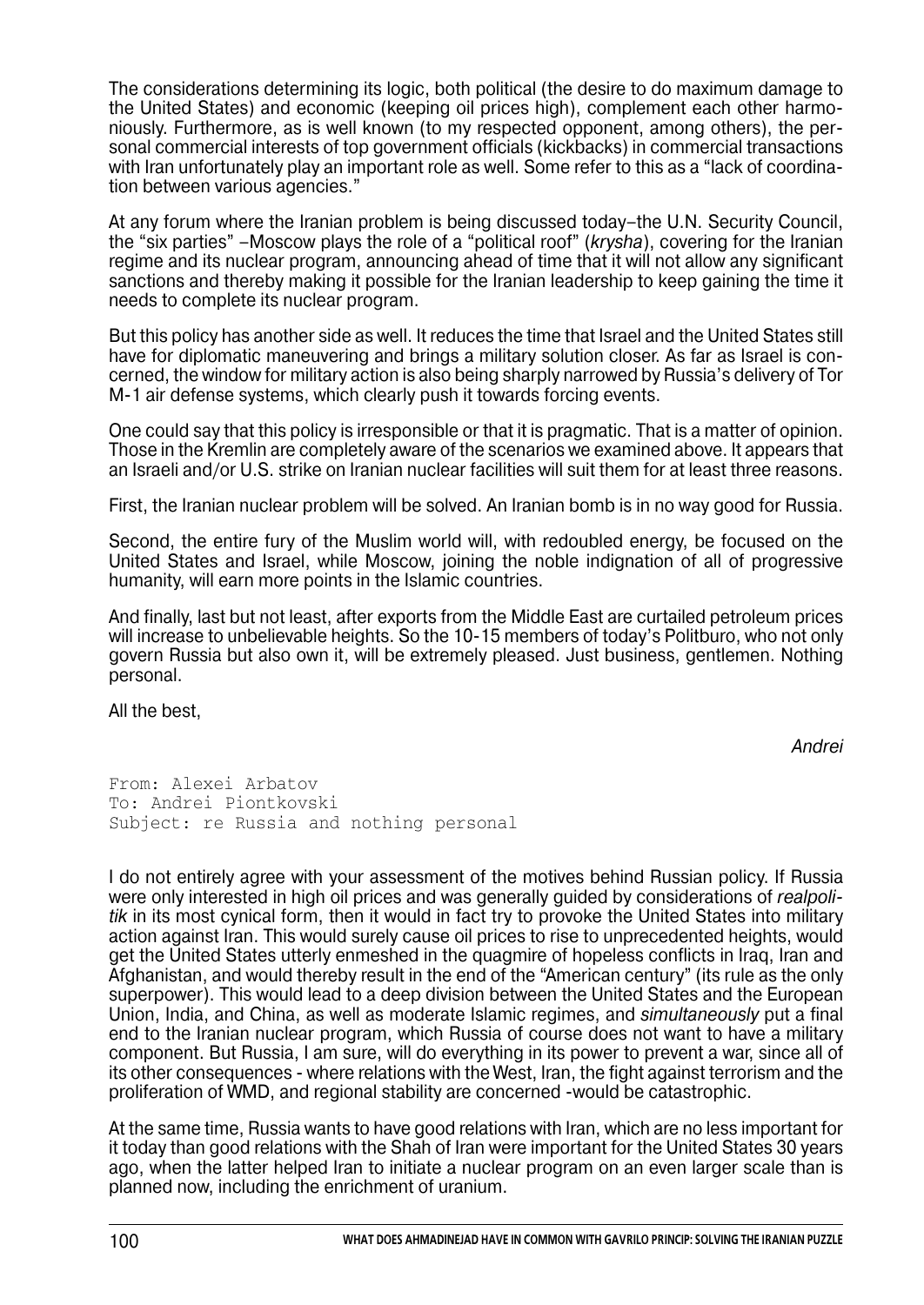This is, in part, why Russian adhered to U.N. Security Council Resolution 1696, in the hope that Iran would yield before the threat of sanctions and stop the enrichment of uranium. And this is why Moscow proposed the creation of an international enrichment center on its territory. This is why Russia is drawing out the commissioning of the first reactor bloc at Bushehr NPP. And at the same time, Russia has spoken out again sanctions that would provoke Iran to counter sanctions, and would initiate an escalation of the conflict from which it would be hard to back down, and which unavoidably would lead to war.

But why does Russia have to accept U.S. policy unconditionally and pressure Iran just because its current regime does not please the present U.S. administration? And by the way, many U.S. NATO allies, the head of the IAEA, the previous U.N. Secretary General, UNMOVIC head Hans Blix, and even the U.S. Democratic opposition do not agree with this policy. Should we really join Washington "without looking," out of a sense of solidarity with our allies and in a spirit of "strategic partnership," as Britain and Spain did in Iraq in 2003? But why, then, did the United States not conduct itself and does not conduct itself in the same spirit with respect to Moscow, when the issue was the 2003 war in Iraq, withdrawal from the ABM Treaty, CTBT ratification, Putin's proposals on a strategic dialogue after the expiration of START-1 in 2009, and about the weaponization of space, the probable expansion of NATO in the Ukraine and Georgia, and WTO negotiations, to say nothing of the "historical" correction of Jackson-Vanick? The point here is not the enumeration of the claims the United States and Russia make against each other, but the fact that the rest of U.S. policy creates a terrible environment in which to reach agreement on so complex and delicate and issue as the Iranian program.

It is another matter entirely that Russian policy is inconsistent and passive, and addresses only peripheral aspects of the issue and leaves the initiative (and also the responsibility, which, pos sibly, Moscow is attempting to avoid) to the EU-3, Iran, the United States, and the IAEA. This dooms us to react to and drift with the flow of events. As for what I would view as the best direc tion for Russian policy, I have written that above.

As far as "kickbacks" are concerned, one has to have solid facts to make this sort of accusa tion (addresses, names, and writs), not hypotheses, even if they appear reliable. I do not have such facts in my possession, but I am also not ready to completely exclude them, and there fore cannot adequately consider their possible influence on the practical diplomacy of Moscow. Generally speaking, personal interests are always mixed up in greater policy issues, and not only in Russia (simply recall Iraq and Halliburton, Schroeder and BTS, as well as many other examples). But to estimate their importance in this particular case is very difficult, although it is clear that to reduce everything to such interests is incorrect (as our propaganda of earlier times used to do, explaining the arms race as due to the "appetites of the U.S. mili tary industrial complex," and in more recent times explaining U.S. action in Iraq as a result of its ambition to "get its hands on the oil.")

And how, in your opinion, should Russia behave in this situation?

A.

VIEWPOINTS

 $\geq$ 

 $\circ$  $\sim$  $\geq$ Ш

 $\overline{z}$ 

From: Andrei Piontkovski To: Alexei Arbatov Subject: krysha no more

If someone is still capable of stopping the Iranian nuclear program peacefully, then it is Russia. But this possibility means not providing a *krysha* (roof) to protect Iran from western sanctions and selling it weapons, but by making it clear that there is a serious possibility that Russian cooperation in the nuclear and military sphere could be curtailed.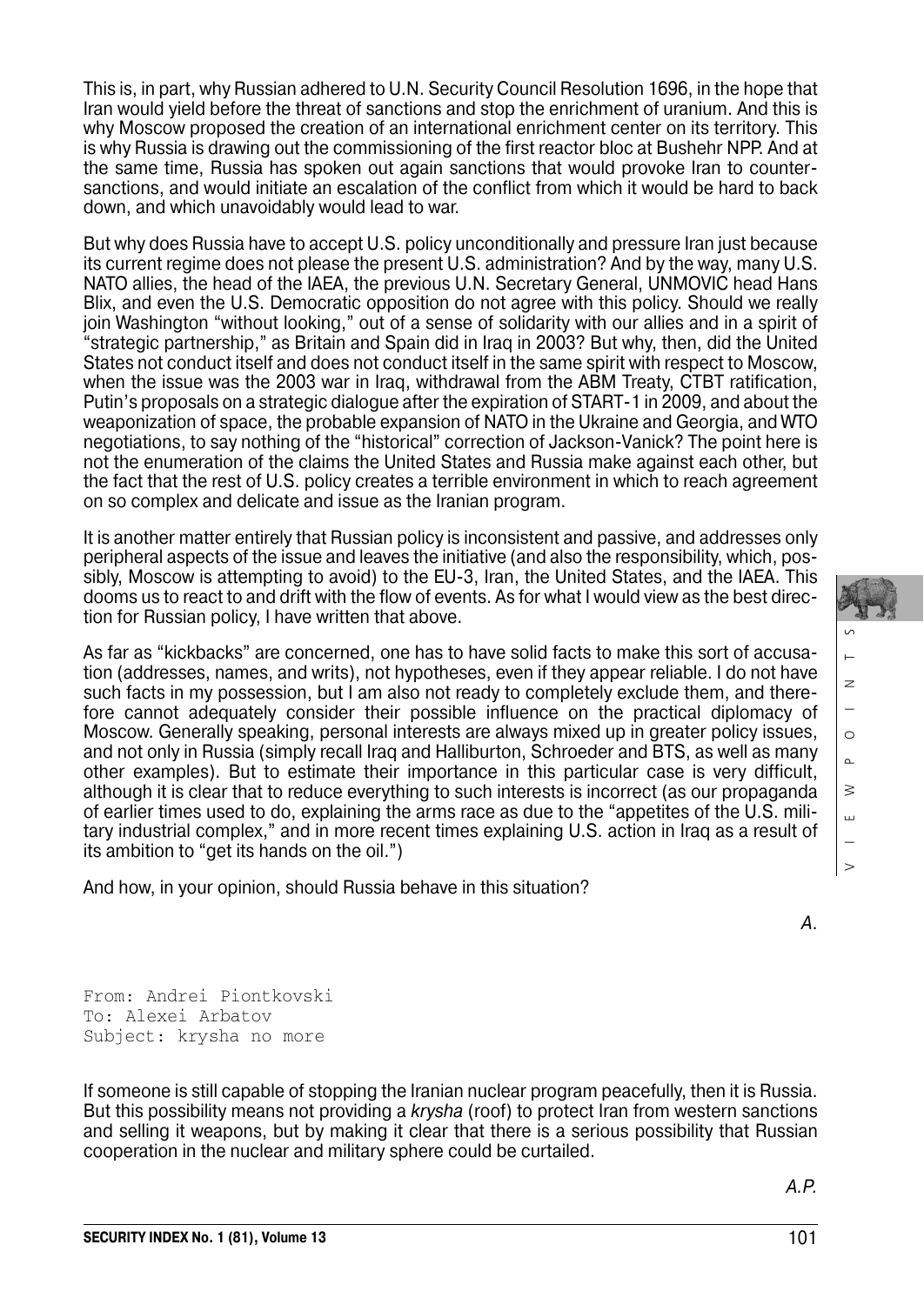From: Alexei Arbatov To: Andrei Piontkovski Subject: what Iranians want

### Andrei,

Basically, in order for us to understand more easily how Russia should behave, we must figure out what Iran's goals are. Does it really want to build nuclear weapons?

I, for my part, can only state with confidence that it wants to hold this option open. It is unknown whether in the final analysis it will actually build nuclear weapons, but Iran believes that it must acquire the technical capability, in the form of an industrial nuclear fuel cycle, to create these weapons rapidly, and is obstinately striving towards this goal, citing the articles of the NPT.

Alexei

From: Andrei Piontkovski To: Alexei Arbatov Subject: re what Iranians want

#### Alexei,

You see, "holding open the option to build nuclear weapons" is for all practical purposes the same as "building" them; that is, nearing the forbidden goal or, as you correctly formulate it, "obstinately striving" towards it every day.

You know, what particularly surprises me–both in your argument and in the position of those experts who are evidently close to your heart–is the formula: "don't allow sanctions, to say nothing of war." This formula is problematic and is internally inconsistent!

Only serious sanctions or a convincing threat of sanctions can stop the Iranian nuclear pro gram. And may fail to stop it. Everything depends on the distribution of power among various groups in the Iranian leadership, about which we know nothing. However, the "no sanctions" policy is guaranteed to allow Iran's hawks to continue to "obstinately strive" towards a nuclear bomb. Which, according to the understanding outlined above, will make an Israeli or U.S. nuclear strike on Iranian nuclear facilities inevitable.

From: Alexei Arbatov To: Andrei Piontkovski Subject: сhange the formula

## Andrei,

Let's unpack my formula-"no enrichment and no sanctions" –although it is not mine. Yes, it is problematic. The second half weakens its position, but the first makes it completely unrealis tic. We demand that Iran (as do Resolutions 1696 and 1737) relinquish facilities that it already possesses, and to which it has a right under the NPT, merely because we do not like the regime. There are few regimes that please everybody! But we have international laws, which should be the only criteria for judging and penalizing states. Taking the enrichment complex that already exists away from Iran can only be done by force, which would flagrantly exceed the limits of appropriate reaction. After the Iraq war this will not be accepted not only by the Islamic world, the "third world" in general, China, India, and here in Russia, but also in Western Europe and a significant proportion of U.S. political circles.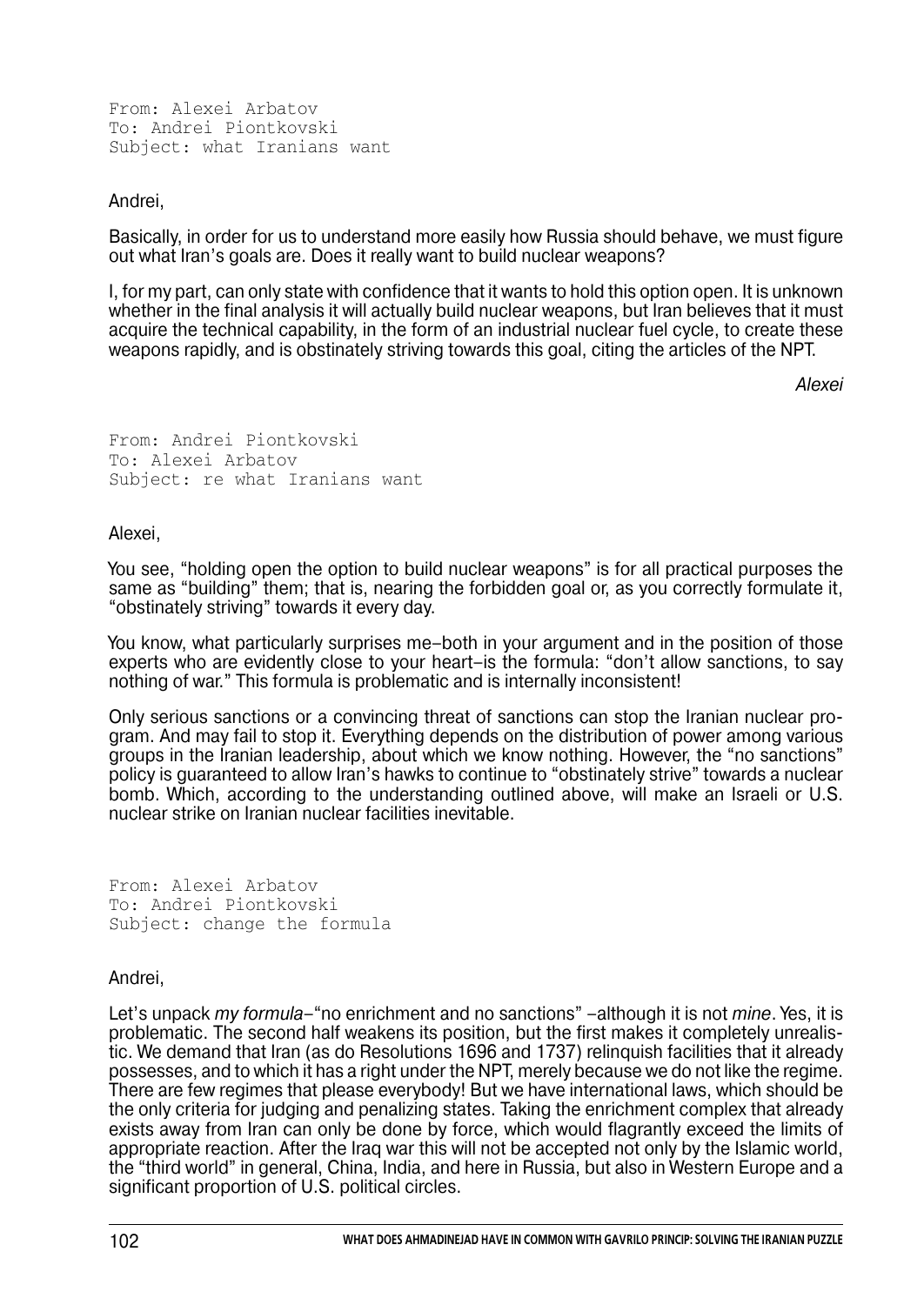Do we really want to start a "world war" thanks to 164 P-1 centrifuges, which will take 13 years to create enough material for nuclear weapons?

Therefore, we have to change both parts of the formula. We have to determine, both for our selves and for the other "five parties," the permissible, safe limits of enrichment, present these conditions to Iran (let's say, a certain number of centrifuges of one or another type), and if it fails to agree then threaten sanctions because they will have clearly indicated their aspiration to develop a military enrichment capability that is not justified either by the energy program or Iran's natural uranium reserves. Both the "no sanctions" and the "give up everything" policies strengthen those in Iran who, possibly, are "striving for a nuclear bomb." We truly do not know the correlation of forces within the Iranian leadership. But our task is not to guess about this correlation or Iran's real intentions. Instead, it is to use a more subtle and realistic policy to influence it in order to strengthen moderate forces and halt the development of the Iranian nuclear fuel cycle at a safe distance from a nuclear bomb (under full IAEA control, which is, at this point, more important than plus or minus a few hundred centrifuges). This is traditional arms control, and only it can result in success, not ultimatums issued from a sinkhole, particu larly in the light of the recent events in North Korea.

But we keep talking about *desirable* policy. Let's agree that the two of us see this in completely different ways. But what about possible future developments? According to your prognosis, where will the pendulum swing in the next few months?

Alexei Arbatov

From: Andrei Piontkovski To: Alexei Arbatov Subject: Akhmadinejad goes to war

In the next few months events will develop via inertia. Iran gradually will carry out its nuclear program, heartened by the apparent helplessness of the "global community." Russia will con-<br>tinue to play its role as a *krysha* (providing cover) in the Security Council, and helping Iran win time. It's possible that for tactical reasons Russia may even support some toothless resolution, which it has done everything possible to soften in advance.

The Israeli General Staff and U.S. Joint Chiefs of Staff will continue to elaborate plans for strikes on Iranian nuclear facilities. Tor M-1 missiles will be deployed to their military positions.

Do they understand what this course of events will inevitably lead to in Iran? Yes, without ques tion. And certain moderate circles in its top leadership would like to find a way to halt the military nuclear program. However, it would seem that lately the balance of power within the Iranian leadership has shifted noticeably in favor of President Ahmadinajad, who as you note resem bles Gavrilo Princip.

Ahmadinajad is no longer a marionette appointed by the ayatollahs, but an independent polit ical figure thirsting for even more power. He understands very well that the United States and Israel will not allow Iran to obtain nuclear weapons. Consciously provoking both the United States and Israel, Ahmadinejad is bringing about a military resolution to the crisis, which, he calculates, will not only make him Iran's absolute leader but also a hero throughout the Islamic world. In addition, as a religious fanatic, he believes in the coming of the  $12<sup>th</sup>$  Imam and believes that it is his religious duty to hasten the Imam's appearance, which is to be preceded by a series of catastrophes, according to Shi'ite tradition.